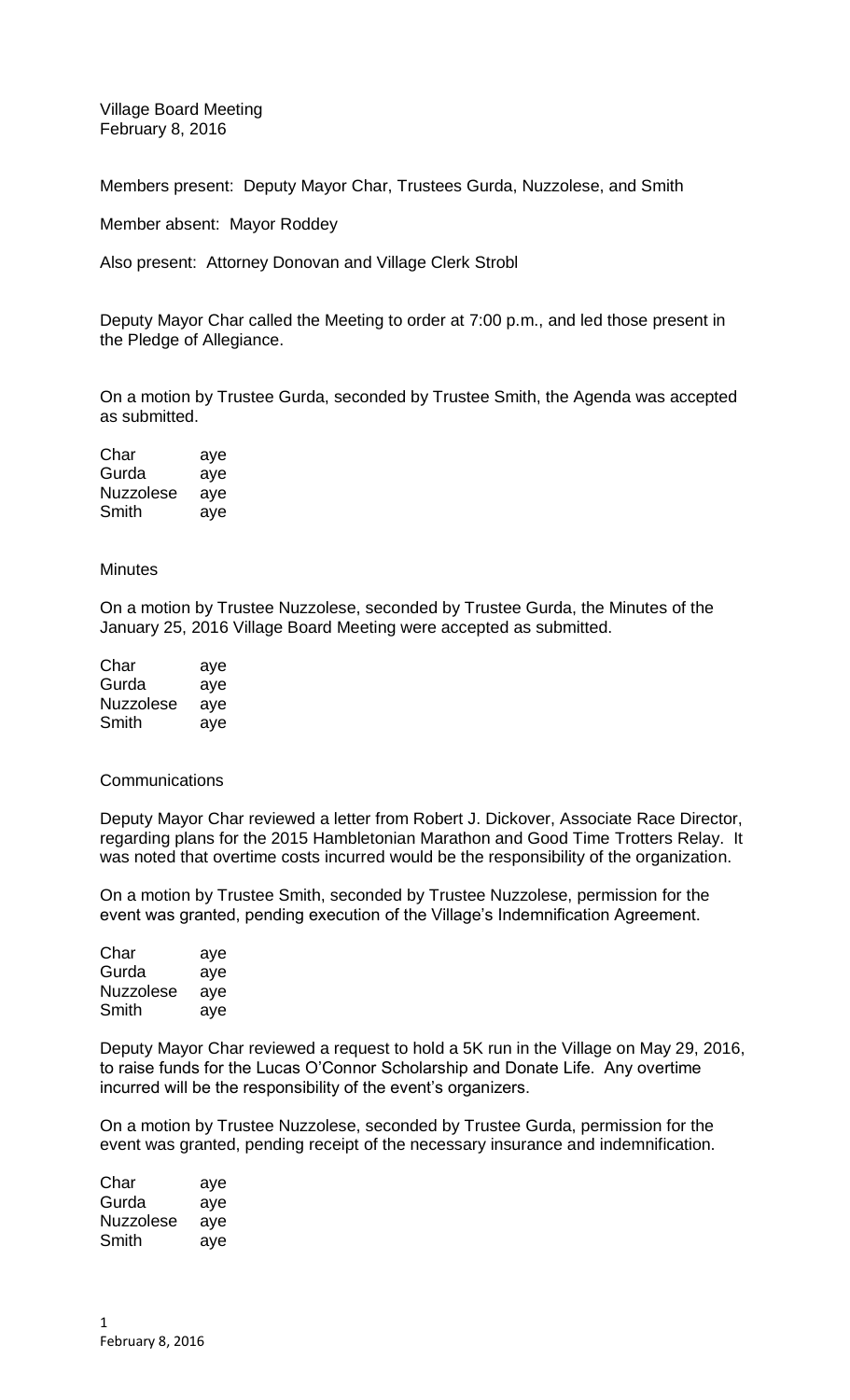## Items of Business

On a motion by Trustee Nuzzolese, seconded by Trustee Smith, bills as examined by members of the Board were approved in accordance with Abstract 2015/2016 number 8, check numbers 9980 through 10121, in the amount of \$330,484.34.

| Char             | aye |
|------------------|-----|
| Gurda            | aye |
| <b>Nuzzolese</b> | aye |
| Smith            | aye |

On a motion by Trustee Gurda, seconded by Trustee Smith, the Treasurer is hereby authorized to transfer \$32,894 from the In Lieu of Parking fund to the General fund. The purpose of this transfer is for payment of vouchers related to the pavement of parking areas in the downtown paving project.

| Char      | aye |
|-----------|-----|
| Gurda     | aye |
| Nuzzolese | aye |
| Smith     | aye |

Trustee Smith moved the following, which was seconded by Trustee Gurda:

The Mayor is hereby authorized to execute a Cooperative Agreement by and between the Orange County District Attorney's Office, the Orange County Sheriff's Office, and the Village of Goshen Police Department, to, along with various town and village police departments, cooperate and act collectively as a task force team pursuant to Federal policies and guidelines, referred to as the "Orange County Drug Task Force".

| Char             | aye |
|------------------|-----|
| Gurda            | aye |
| <b>Nuzzolese</b> | aye |
| Smith            | aye |

On a motion by Trustee Nuzzolese, seconded by Trustee Gurda, Cynthia Cecconello and Brian Ritchings are hereby authorized to attend the NYRWA Laboratory Seminar on April 5, 2016 at the Ramada Inn in Fishkill NY. The total cost of this training is \$200.00, and 6 contact hours will be granted toward recertification

| Char      | aye |
|-----------|-----|
| Gurda     | aye |
| Nuzzolese | aye |
| Smith     | aye |

On a motion by Trustee Nuzzolese, seconded by Trustee Gurda, the Mayor is hereby authorized to execute the FY-2016 County of Orange Community Development Block Grant Municipal Agreement, in the amount of \$35,000.00, for the Public Improvements project: Downtown Drainage and Safety Improvements.

| Char             | aye |
|------------------|-----|
| Gurda            | aye |
| <b>Nuzzolese</b> | aye |
| Smith            | aye |